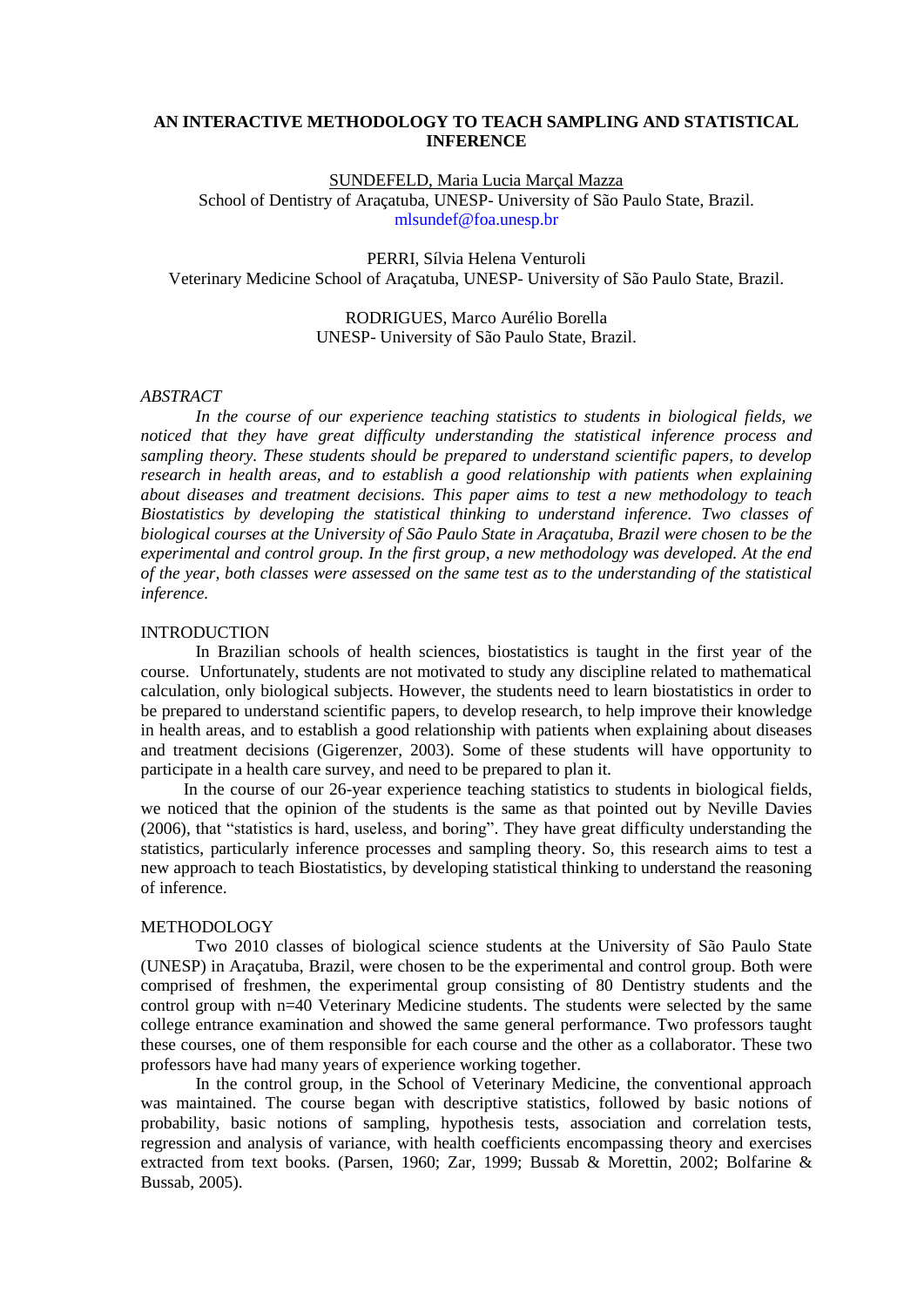In the experimental group, in the School of Dentistry, a new methodology was developed. The course syllabus started with notions of sampling theory by introducing probabilistic and nonprobabilistic sampling, including different sampling designs such as simple random sampling (SRS), stratified sampling, and cluster sampling. It also included different types of observation drawing, including random and systematic draws (Zar, 1999; Sundfeld, Silva, Frei & Correa, 2002; Bussab & Morettin, 2002; Bolfarine & Bussab, 2005). At the beginning of the experimental course, each student drew one or more samples using simple random sampling. The sample size was specified in the classroom by using the mathematical expression for sample size, 2

2 (*d* /1.96)  $n = \frac{\sigma^2}{\sqrt{(\sigma^2 + \sigma^2)}}$ , with  $\mu$  and  $\sigma^2$  known and  $d = x - \mu$ , the acceptable difference between the

sample mean and the population mean (Kish, 1965).

These samples were used to teach descriptive statistical subjects, such as mean, variance, standard deviation, skewness, kurtosis, tables, and graphs. Each student calculated the values in his or her own sample. Next, an Excel database was built containing all individual samples. From this database, the sample statistics of different samples were calculated and the distribution of sample means was built. Through fitting the distribution of sample means to the normal distribution (Cochran, 1977), the students could visualize the Central Limit Theorem: "In a finite population or sampling with replacement, the values of the sample can be considered as independent random variables with the same probability of distribution as the population. With the set of the infinite sample determined by one drawing procedure, we can build the sampling distribution of the means that theoretically will approximate the normal distribution with all the means of samples obtained by this procedure". When we draw an SRS of size n from a population, we want to obtain an estimator for the unknown population mean or proportion. Ignoring measurement or observation error, the standard deviation (called standard error) calculated by s  $\prime$   $\sqrt{n}$  quantifies the random error inherent in the sampling procedure. The result obtained from the sample is called the point estimate. Information for a population mean is

estimated by the 95% confidence interval, when  $(n \ge 30)$ , as  $\overline{x} \pm 1.96$ *n*  $\frac{s}{\sqrt{n}}$ ], using  $\alpha = 0.05$  in

the normal distribution (Kalton, 1983; Silva, 2001). Although the Central Limit Theorem result described is based on sampling with replacement, in-class practice carried out the sampling without replacement. The Kolmogorov-Smirnov test, Lilliefors test, and Shapiro-Wilk test were used to verify the fit of the distribution of sample means to the normal distribution. Afterwards, hypothesis tests and other issues that required notions of inference were developed.

At the end of the year, both courses were assessed by asking questions about understanding, interpretation, and development of statistical thinking about inference and the Central Limit Theorem. The two classes were compared using the two-proportion test, at the  $\alpha =$ 5% significance level.

### RESULTS

In the experimental group, databases from dentistry were used. One example is the discrete numerical database expressing dental caries, the DMF (Decay/Missing/Filled) index, N=8052. The students drew 98 samples with n=114. The class built the distribution of the data from one sample, and the distribution of sampling means with all 98 sample means. Figures 1 and 2 show the distributions and p-values of the three fitting tests.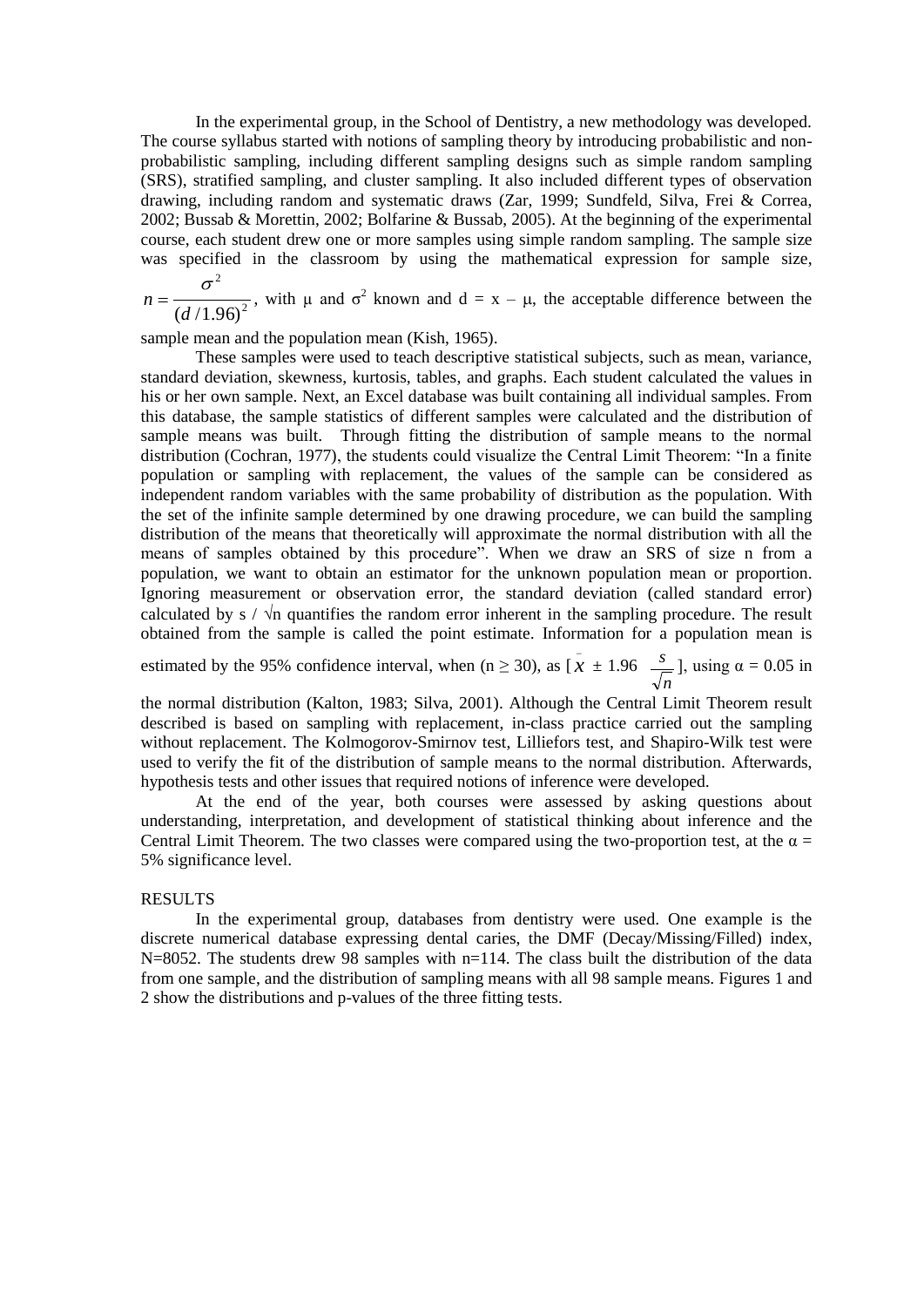

K-S:  $p<.05$  Lilliefors:  $p<.05$  S. Wilk:  $p<.001$  of Sampling Means K-S:  $p>.20$ ;

Lilliefors: p>.20 S.Wilk: p<.6370

In the database used in this example, the parameters were,  $\bar{x} = 2.20$ ; s= 2.68; *n*  $\frac{s}{\sqrt{ }} = 0.25$ 

and 95%  $CI = [1.72; 2.69]$ . There are different means, different standard deviations, and different intervals, so we asked the students: "What do you think about it? Which is the correct one?"

Each student typed the results from his or her sample into the common Excel file, and then confidence intervals were built for all drawn samples. Each student computed an individual confidence interval. Eventually comparing all intervals built by the class, the students verified the intersection of most of them. Each sample led to the same conclusion: 95% of the samples will have the population mean inside the confidence interval. Table 1 presents 13 out of the 98 confidence intervals, just to show what the students built in the classroom.

| <b>Student</b> | LowerLimit | $CI(95%)$ representation | <b>UpperLimit</b> |
|----------------|------------|--------------------------|-------------------|
| 44             | 1.4882     |                          | 2.4066            |
| 54             | 1.9603     |                          | 3.1099            |
| 52             | 1.6248     |                          | 2.7612            |
| 56             | 1.6187     |                          | 2.5215            |
| 48             | 1.7927     |                          | 2.7511            |
| 67             | 1.9963     |                          | 3.0915            |
| 22             | 1.8628     |                          | 2.8740            |
| 45             | 1.7464     |                          | 2.6745            |
| 40             | 1.8571     |                          | 2.8973            |
| 21             | 1.7165     |                          | 2.6871            |
| 64             | 1.7680     |                          | 2.8108            |
| 8              | 1.4176     |                          | 2.3016            |
| 38             | 1.9620     |                          | 3.0906            |

Table 1. Some Confidence Intervals of 95% built in class by the students.

Students noticed that the result obtained in the sample is a point estimate, while the information of the population mean is estimated from the 95% confidence interval. The distribution of the DMF measures in the samples is asymmetric, but the distribution of the sampling means is symmetric. The key for understanding the statistical interpretation is that 95% of the drawn samples have the means inside the confidence interval at 95% confidence, i.e., the drawn samples have the means between 2.46 and 3.54.

Using results from software for the Kolmogorov-Smirnov test, Lilliefors test, and Shapiro-Wilk test, we can show that the distribution of the sampling means is always fitted to the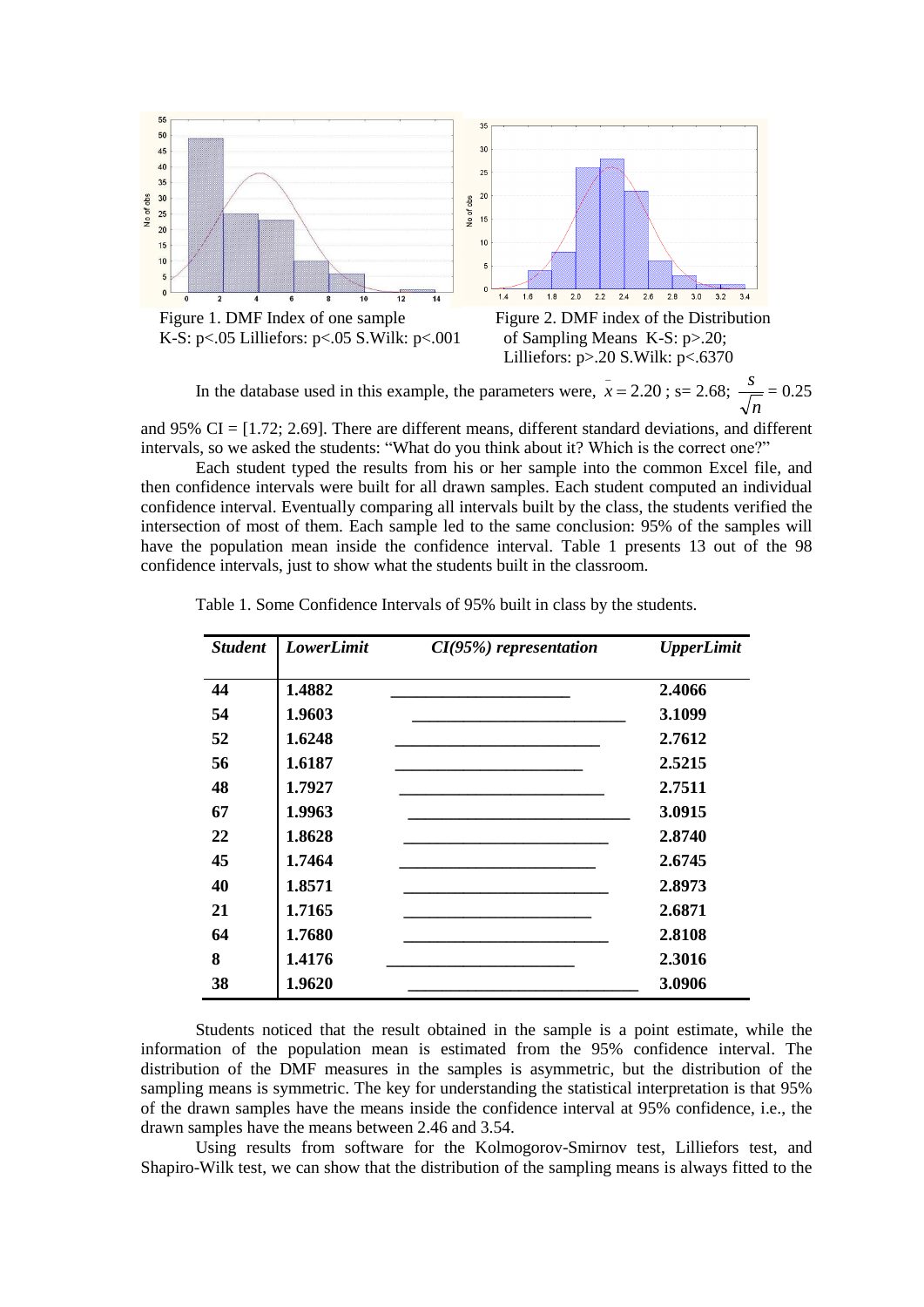Normal Distribution. Therefore, the experimental group verified the Central Limit Theorem empirically, a topic very difficult to understand theoretically by students of non-mathematical service courses. In the control group, the Central Limit Theorem was taught through examples of small populations usually presented in textbooks. (Zar, 1999; Bussab & Moretin, 2002)

At the end of the year, both classes took the same test about understanding sampling and statistical inference. As this assessment was taken without prior notice, the percentage of the School of Dentistry students who were present was 86.25%, 69 of the 80 students; in Veterinary Medicine, 33 of 40 (82.5%) students registered at the beginning of the year took the test.

## COMPARING EXPERIMENTAL AND CONTROL CLASSES

It was verified that the understanding of the subject was deeper in the experimental group, rather than the control group, through the following eight questions.

- 1. How many samples of size n can we get from a population of size N?
- 2. If you have a simple random sample (SRS) from a population, will the mean of this sample be the exact mean of the population?
- 3. Explain the answer to the question above.
- 4. What is the distribution of sample means?
- 5. What does the 95% confidence interval mean?
- 6. If you have several samples of the same population, will the average and standard deviation of each of them be the same as the other samples?
- 7. Explain the answer to the question above.
- 8. What parameters form the basis for statistical inference?

In Question 1, our concern was verifying whether the students noticed that it is possible to obtain a great number of samples of size n from a population N, as students in a biological course are likely to think that only one sample can be obtained from a population. Therefore, the expected correct answer in this question would not be the mathematical formula, but an awareness that there is a ¨great number of possible samples¨, not only one.

Concerning Question 2, the expected correct answer is ¨No¨. This answer would be justified in question 3 with the statement that 95% of the samples drawn have the population mean inside this 95% confidence interval, so the population mean would not be a point estimate but it would be inside this interval.

The answer to Question 4 is that the distribution of sampling means is a symmetrical distribution fit to the normal distribution, built from the means of each sample of size n obtained from the same population.

In Question 5, students are expected to answer that 95% of the samples of size n obtained

from the same population will have means inside  $\rfloor$  $\overline{\phantom{a}}$ ſ.  $\frac{1}{x}$ *n*  $\left[x \pm 1.96 \frac{s}{\sqrt{2}}\right]$  with  $\overline{x}$  the mean of one sample

and s the standard deviation. The value 1.96 defines the 95% interval in the standard normal N(0, 1) distribution.

In Question 6, the expected correct answer is "No", and in Question 7 it would be justified that the likelihood of different samples having the same statistics is very slim.

Concerning Question 8, students are expected to mention the mean, standard deviation, standard error, and/or 95% confidence interval.

Table 2 shows the count and percentage of correct answers for both groups. The two groups were compared with the two-proportion test with  $\alpha = 5\%$  significance. Only question 2 has no significant difference. We can verify that the experimental Dentistry School students showed significantly better results in all the questions except question 2.

Table 2. The number and the percentage of correct answers in the assessment of 2010 Dentistry and Veterinary Course students at UNESP, Araçatuba, SP, Brazil.

| Ouestion<br>Dentistry | Veterinary | p-value |
|-----------------------|------------|---------|
|-----------------------|------------|---------|